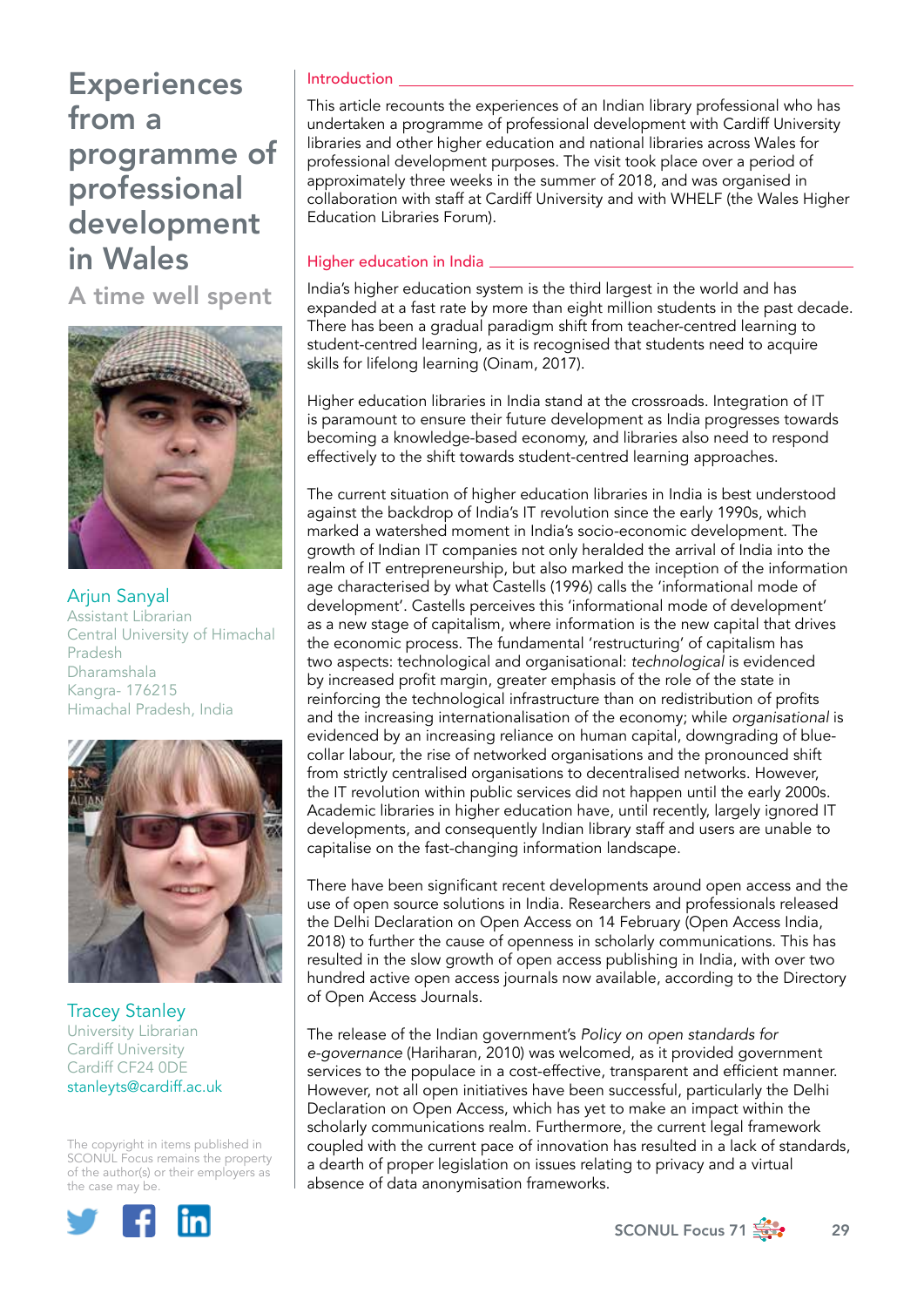A time well spent

The limited development of information literacy as an academic practice has led to poor information and digital literacy skills for both staff and students. Concepts such as user experience design are also virtually unheard of in the Indian higher education environment and the student voice has minimal impact on curriculum and service design.

Very few academic libraries have special collections, and among these, there has been very limited activity around digitisation. Finally, there is not a strong culture of collaboration across Indian higher education libraries.

#### A professional visit

Given this context, I decided to visit a UK higher education library to learn more about how library services are being developed and delivered in the UK. I approached Cardiff University library as it has a strong reputation for information literacy development and innovation, which was a long-standing area of professional interest. Cardiff kindly agreed to host a month-long professional visit so that I could understand more about how their services are designed and delivered. I also had the opportunity to spend time in other higher education and research institutions in Wales, including Swansea University Library, Aberystwyth University Library, the iSchool at Aberystwyth University, the National Library of Wales, NHS libraries in Wales, University of South Wales, Royal Welsh College of Music and Drama and Cardiff Metropolitan University. Many thanks to WHELF for arranging these visits. I also spent some time at the international EAHIL (European Association for Health Information and Libraries) conference, which was taking place in Cardiff at the time of my visit.

## Observations from the visit  $\overline{\phantom{a}}$

The professional visit focused on many areas of library service delivery and development, but my particular areas of interest were information literacy, research data management, open access, e-learning and customer services. Information literacy is a poorly understood concept in India. The general understanding of librarians is that it is limited to visiting journal and statistical databases to gather information. My interactions with library staff in Wales radically changed my views on information literacy to include a much more holistic approach, including the critical evaluation and use of information. I noted a real focus on understanding the current levels of digital and information literacy of students who attend such sessions, the academic expectations in their discipline and the framing of the information literacy curriculum to meet their needs. A walk-through of the Information Literacy Resource Bank of the Cardiff University's website and the online learning tutorials gave me a solid understanding, particularly about the broader concept of *learning literacies*. The visit underscored that any literacy activity is all about the willingness to unlearn and learn.

I had an opportunity to attend the Cardiff University education summer conference, where I was able to interact with various experts and faculty members to explore innovative approaches to learning and teaching under development in the UK. I discovered the importance of increasing the level and depth of student engagement with the curriculum.

Many Indian higher education libraries are using open access resources. However, research data management is at a very early stage of understanding in India. I was therefore fascinated to learn how UK higher education librarians have developed active support for their institutions in both of these areas. In relation to open access, I discovered that library staff navigate a raft of complex regulations from different funding bodies, the requirements for the Research Excellence Framework, and the requirements of publishers to

The copyright in items published in SCONUL Focus remains the property of the author(s) or their employers as the case may be.



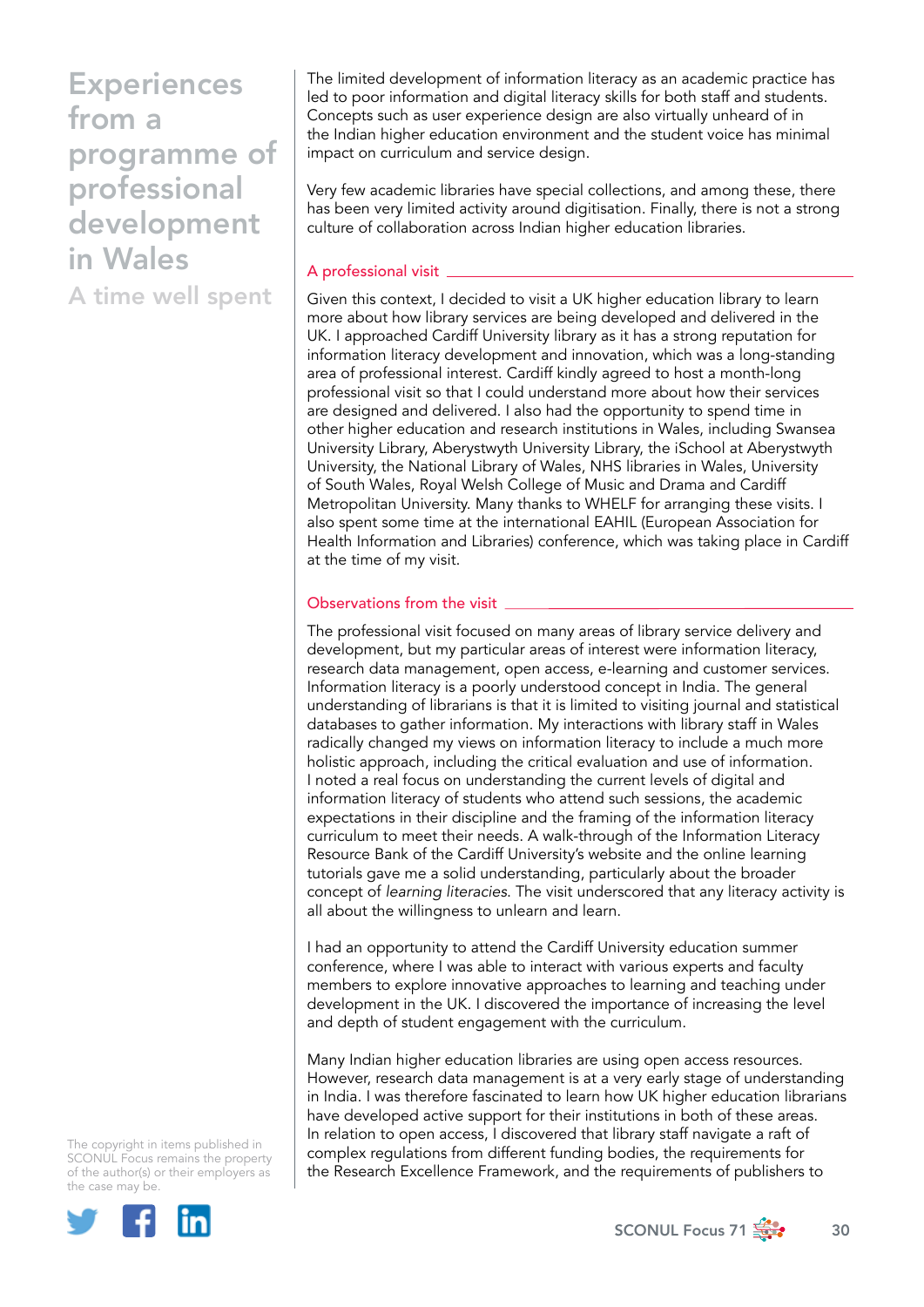A time well spent

support academic and research staff. Furthermore, I was impressed by the close liaison with the research staff, and the need to constantly keep on top of a rapidly changing research information landscape, something that is not seen to such an extent in India.

I also noted the strong focus on excellent customer services across the institutions. Staff training emerged as a key aspect in ensuring excellent customer service at all levels in the organisation. There is no formal customer service excellence standard in India, and excellent customer service is not consistently prioritised across the sector.

### Lessons learnt from the visit

Given my experiences in Wales, I firmly believe that there are many opportunities in the Indian context:

- Higher education libraries, including my own, should develop a vision document that lays out a future roadmap that staff can aspire to achieve within a set number of years, including a section on the digital strategy.
- Library professionals should pursue active engagement with policymakers to create awareness of how latest trends, such as research data management, should be actively promoted to reinforce Indian research as per global standards.
- The library and information science courses in India need to be fully overhauled and refreshed to include aspects particularly, but not limited to, user experience (UX) design, information science philosophy, information literacy and metaliteracy, community informatics, social informatics, data librarianship, the relationship between libraries, information and society, and research design in information sciences.
- Library staff need to liaise regularly with the research community in their respective institutions to bolster the research performance of individuals and the institution.
- There should be an active collaboration between Welsh and Indian libraries, as well as other international libraries to upskill Indian library professionals and help inform policy development.

As the information environment is changing rapidly, library professionals in India need to seize the moment for the benefit of their institutions and wider society and learn from others.

## Value and learning for Cardiff

Cardiff University library is committed to international engagement through the University's Way Forward strategy (Cardiff University, 2018). One of the targets of the strategy relates to the development of international strategic partnerships. The library service has contributed specifically to this target through its involvement in the Phoenix project (Cardiff University, 2018), which is working in close partnership with the University of Namibia on a number of initiatives, with the broad aim of cross-transfer of skills and learning to reduce poverty, promote health and ensure sustainable change. As part of this initiative, the library has hosted a number of library staff from Namibia, and has also undertaken visits to Namibia to provide training to staff and undertake service reviews. The library is keen to work with and develop other international partnerships in order to share and transfer learning and exchange experiences. There is huge benefit for Cardiff's staff development in learning from other institutions and sharing experiences, and through these opportunities Cardiff's staff have also had their horizons broadened.

The copyright in items published in SCONUL Focus remains the property of the author(s) or their employers as the case may be.



SCONUL Focus 71  $\frac{1}{200}$  31